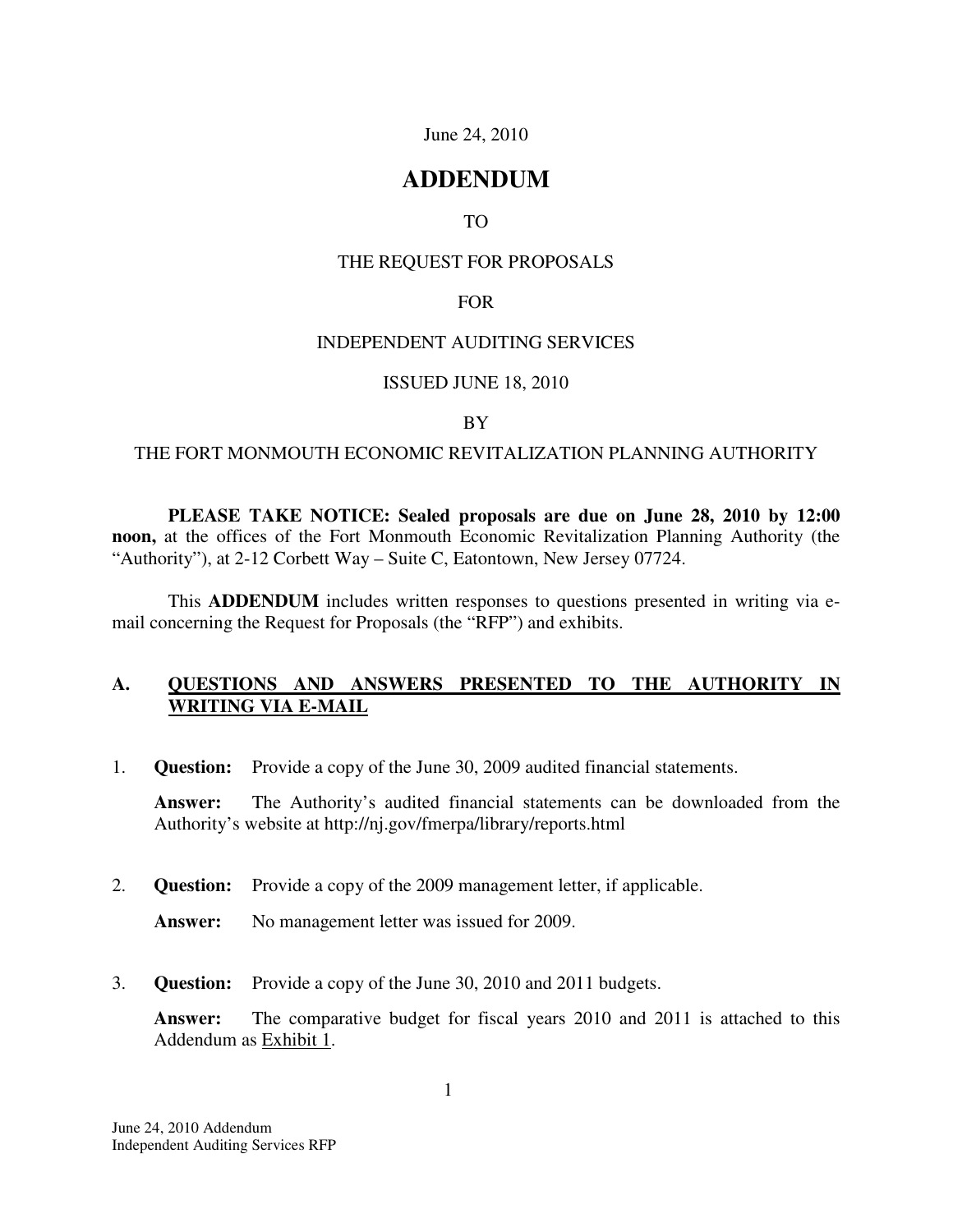4. **Question:** What were the audit fees for each of the three years ending June 30, 2007, June 30, 2008 and June 30, 2009?

**Answer:** \$14,580 June 30, 2007; \$13,572 June 30, 2008; and, \$13,950 June 30, 2009

5. **Question:** Will responses to the RFP from firms who were not engaged under term contract T-2458 be accepted?

**Answer:** No.

*Please, there will be absolutely no contact between our staff and you.* 

 $\frac{1}{\sqrt{2}}$  ,  $\frac{1}{\sqrt{2}}$  ,  $\frac{1}{\sqrt{2}}$  ,  $\frac{1}{\sqrt{2}}$  ,  $\frac{1}{\sqrt{2}}$  ,  $\frac{1}{\sqrt{2}}$  ,  $\frac{1}{\sqrt{2}}$  ,  $\frac{1}{\sqrt{2}}$  ,  $\frac{1}{\sqrt{2}}$  ,  $\frac{1}{\sqrt{2}}$  ,  $\frac{1}{\sqrt{2}}$  ,  $\frac{1}{\sqrt{2}}$  ,  $\frac{1}{\sqrt{2}}$  ,  $\frac{1}{\sqrt{2}}$  ,  $\frac{1}{\sqrt{2}}$  Issued by: Beverlee Akerblom Authority Accountant Date: June 24, 2010